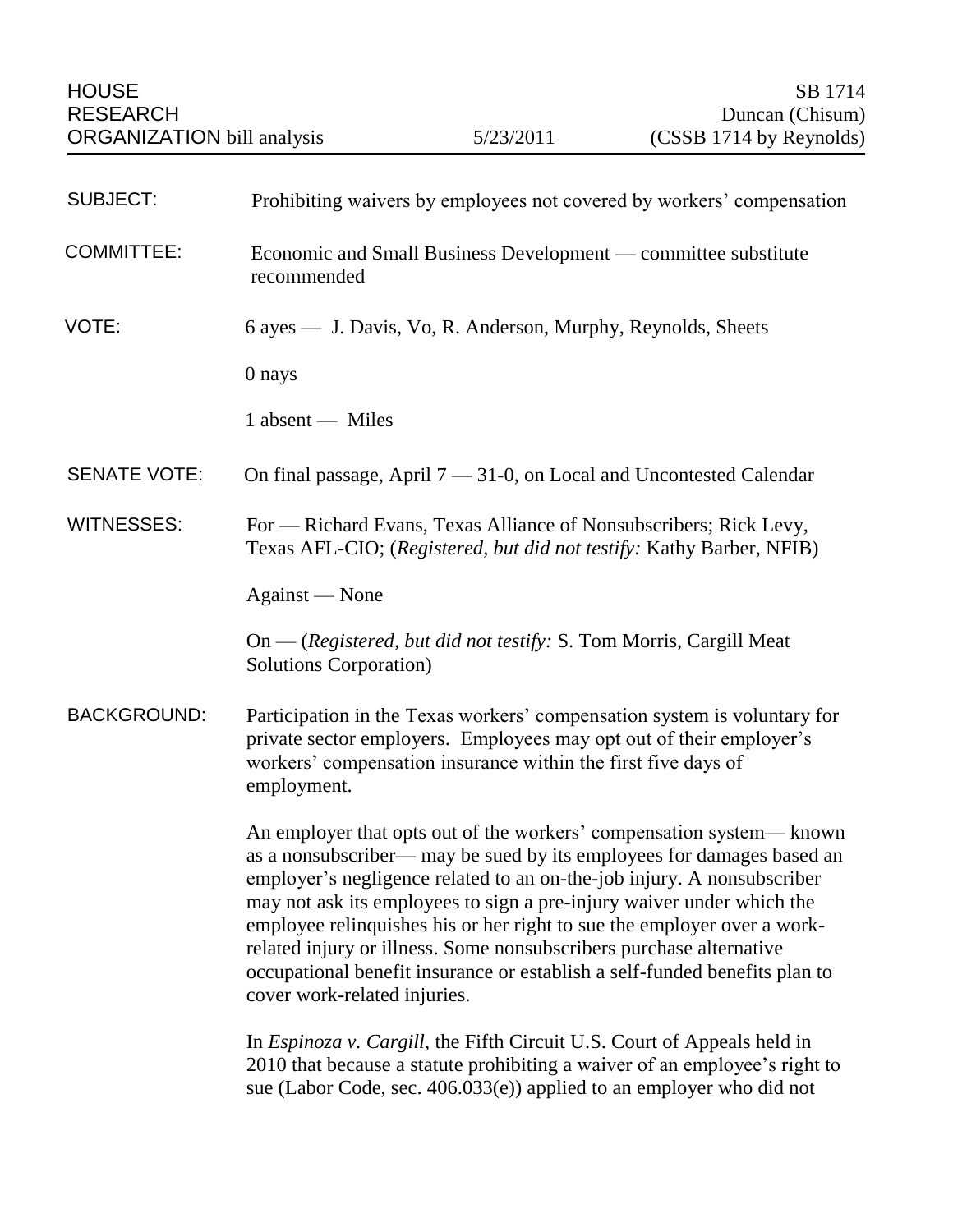## SB 1714 House Research Organization page 2

have workers' compensation insurance coverage and did not refer to whether an individual employee was covered by an employer's policy, the prohibition against waivers did not apply.

DIGEST: CSSB 1714 would provide that in an action against an employer by or on behalf of an employee who was not covered by workers' compensation insurance through a licensed insurance company or through self-insurance, it would not be a defense that the employee was guilty of contributory negligence, that the employee assumed the risk of injury or death, or that the injury or death was caused by the negligence of a fellow employee. Any plaintiff in a workers' compensation suit would have to prove negligence of the employer or of an agent or servant of the employer.

> In the case of an employee who chose to opt out of the employer's workers' compensation and retain the right to bring a cause of action against the employer for a work-related injury, the cause of action would be subject to all defenses available under common law and state law unless the employee had waived coverage under an agreement with the employer.

> The bill would not apply to a cause of action by an employee if the employee were subject to a valid contract with the employer regarding benefits for occupational injury and the employer, since January 1, 2011 had continuously had workers' compensation insurance and offered its employees a program providing benefits for occupational injury or death.

> The bill would take effect September 1, 2011, and would apply only to a cause of action accrued on or after that date.

SUPPORTERS SAY: CSSB 1714 would close a loophole in the law that prohibits the signing of pre-injury waivers by employees. The bill would shift the focus of the prohibition from whether the employer had a form of workers' compensation coverage to whether an employee was covered by a workers' compensation policy or another benefit plan held by the employer. Under the bill, an employer no longer would be able to request or coerce an employee to sign a pre-injury waiver by citing the recent federal court case holding and claiming that a waiver was permissible because the nonsubscriber employer had a self-funded benefit plan.

**OPPONENTS** SAY: No apparent opposition.